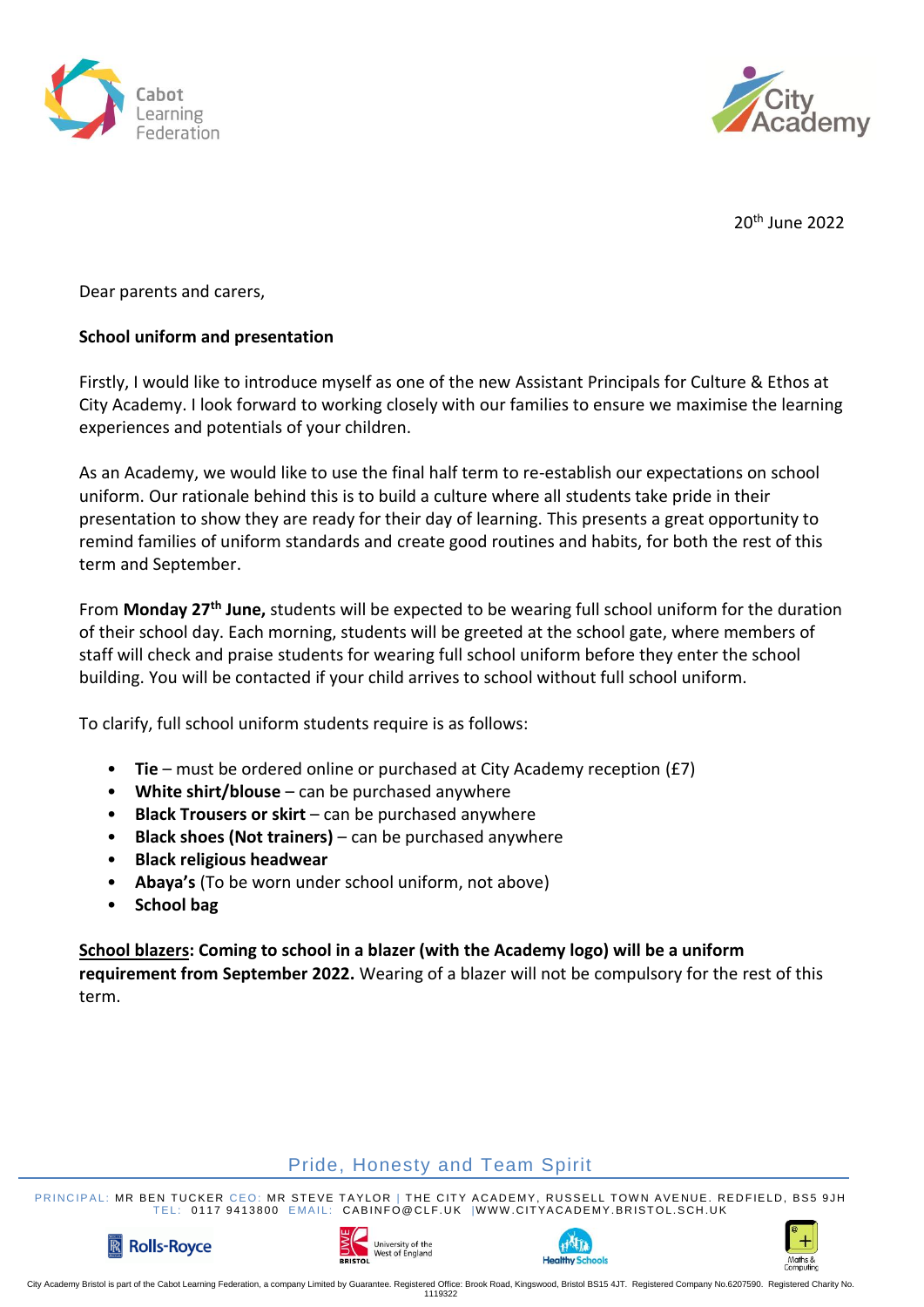





Our school blazer, as well as the rest of our uniform, can be purchased on the Price & Buckland website - <https://www.pbuniform-online.co.uk/cityacademy>

#### **PE kit**

- Black sports leggings, shorts or jogging bottoms
- Red t-shirt with or without logo
- Red jumper with or without logo

In preparation for  $27<sup>th</sup>$  June, I am asking families to:

- Check that your child has each piece of uniform (listed above)
- Contact your child's Learning Facilitator if your child has missing school uniform. Please let them know as soon as possible - [cabinfo@clf.uk](mailto:cabinfo@clf.uk)
- Each morning, check that your child is leaving home in full school uniform

If students are not in the correct uniform, Learning Facilitators will be ringing home to discuss uniform requirements. Persistent failure to come in with full school uniform will result in families being contacted for their child to return home to get changed.

Students will be expected to maintain full school uniform throughout the school day, including when they are transitioning between lessons. The expectation is that students will respond appropriately when given uniform reminders. Students will receive a 30-minute uniform detention after school if they fail to do this.

# Pride, Honesty and Team Spirit

PRINCIPAL: MR BEN TUCKER CEO: MR STEVE TAYLOR | THE CITY ACADEMY, RUSSELL TOWN AVENUE. REDFIELD, BS5 9JH TEL: 0117 9413800 EMAIL: CABINFO@CLF.UK |WWW.CITYACADEMY.BRISTOL.SCH.UK